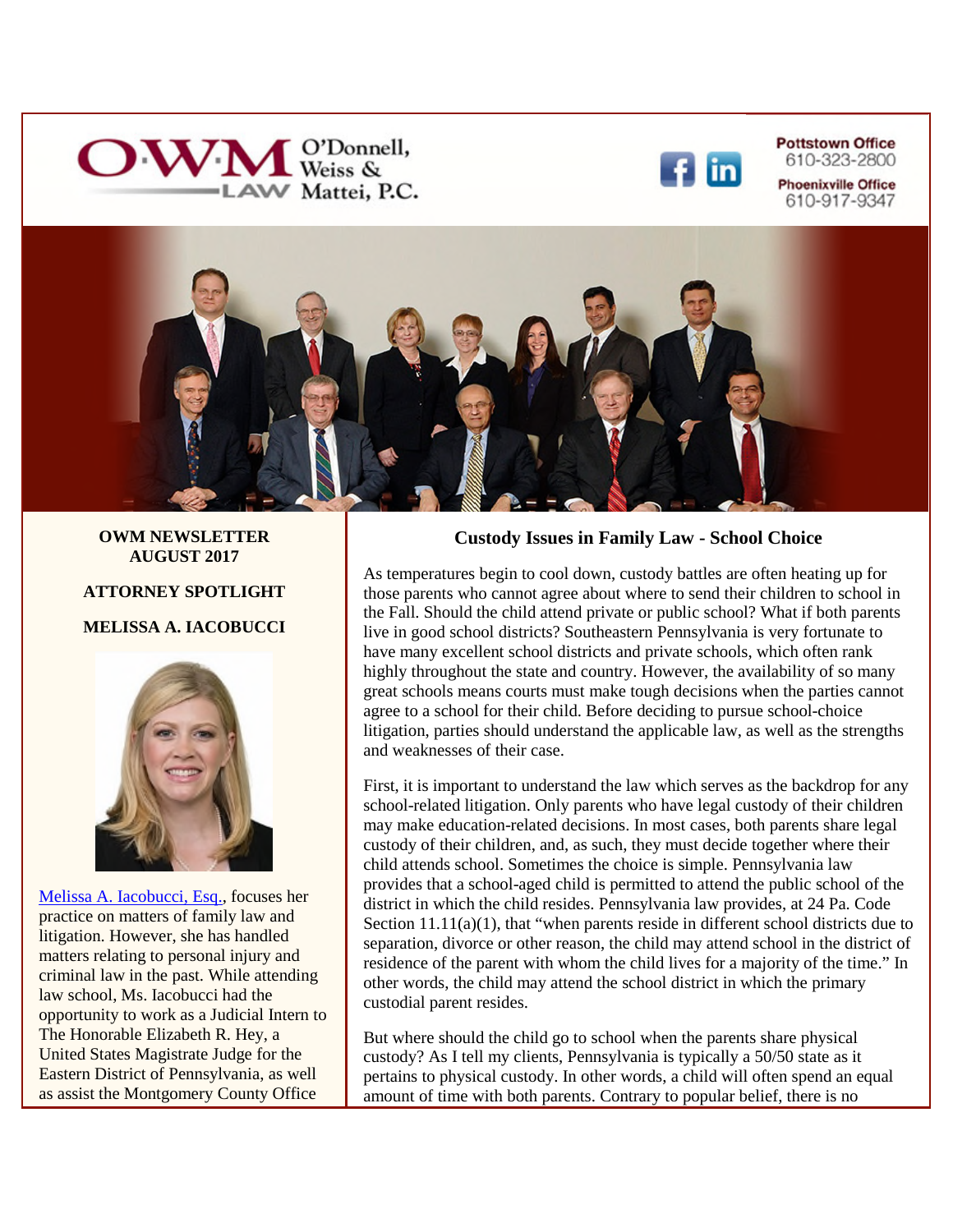[of the Public D](https://www.facebook.com/owmlaw)efender as a Certified Legal Intern. Ms. Iacobucci currently resides in Phoenixville, PA, where she was born and raised.

Phone: 610-323-2800 Fax: 610-718-1365 Email: [miacobucci@owmlaw.com](mailto:miacobucci@owmlaw.com)



presumption in favor of the mother as the automatic primary custodian. The courts determine physical custody by evaluating several factors and the overall focus is the best interests of the child. This often means the parents share legal and physical custody. In those instances, Pennsylvania law states "[i]f the parents have joint custody and time is evenly divided, the parents may choose which of the school districts the child will enroll for the school year."

Custody litigation stems from when parents who share equal physical custody cannot decide on the same school for their child. How do the courts decide? Courts will consider a wide variety of evidence when making this determination, but it is important to keep in mind that all evidence will be considered against the backdrop of the overriding goal of serving the child's best interest. Furthermore, courts are free to give as much or as little weight to the evidence presented to them as they deem fit. For example, many litigants will introduce rankings of their chosen school to show how it is "better" than the other party's choice. The other parent may introduce their own rankings which they obtained from a different publication or website. The judge will determine how much weight to attribute to each piece of evidence, as this type of evidence is somewhat subjective and open to interpretation.

Other evidence which may be just as relevant and important include the distance to each school from the parties' residences, the children's report cards and progress, whether the child participates in sports and other extracurricular activities, the child's social life, the school cost, if any, the child's preference, etc. This list of factors is non-exhaustive, and there may be other relevant information depending on your own unique circumstances...demonstrating why it is so important to consult a lawyer.

Finally, for those parents who have partial physical custody, you also have a say in school choice. Pursuant to 24 Pa. Code Section 11.11(a)(1), a child's school can be changed through a court order or a custody agreement. As such, a parent with partial physical custody may pursue school choice litigation if the parties cannot reach an agreement on their own.

If you are anticipating school choice being an issue next year, you should contact an attorney, sooner rather than later, to discuss your options. Please call us at (610) 323-2800 or send an email to [miacobucci@owmlaw.com](mailto:miacobucci@owmlaw.com) to discuss your situation. We would be happy to meet with you in either our Pottstown or Phoenixville office. Also, please watch OWM's August 2017 Legal Talk program regarding Custody Issues in Family Law - School Choice on our website here.

## **Upcoming Events**

David A. Megay, Esq., speaking at Chester County Night School Seminars at Owen J. Roberts Middle School, Pottstown, PA on 9/19/17 from 6:30p.m.-8:30 p.m. entitled "Ask the Lawyer: Buying and Selling Real Estate in Pennsylvania," and on 10/24/17 from 6:30 p.m.-8:30 p.m. entitled "Ask the